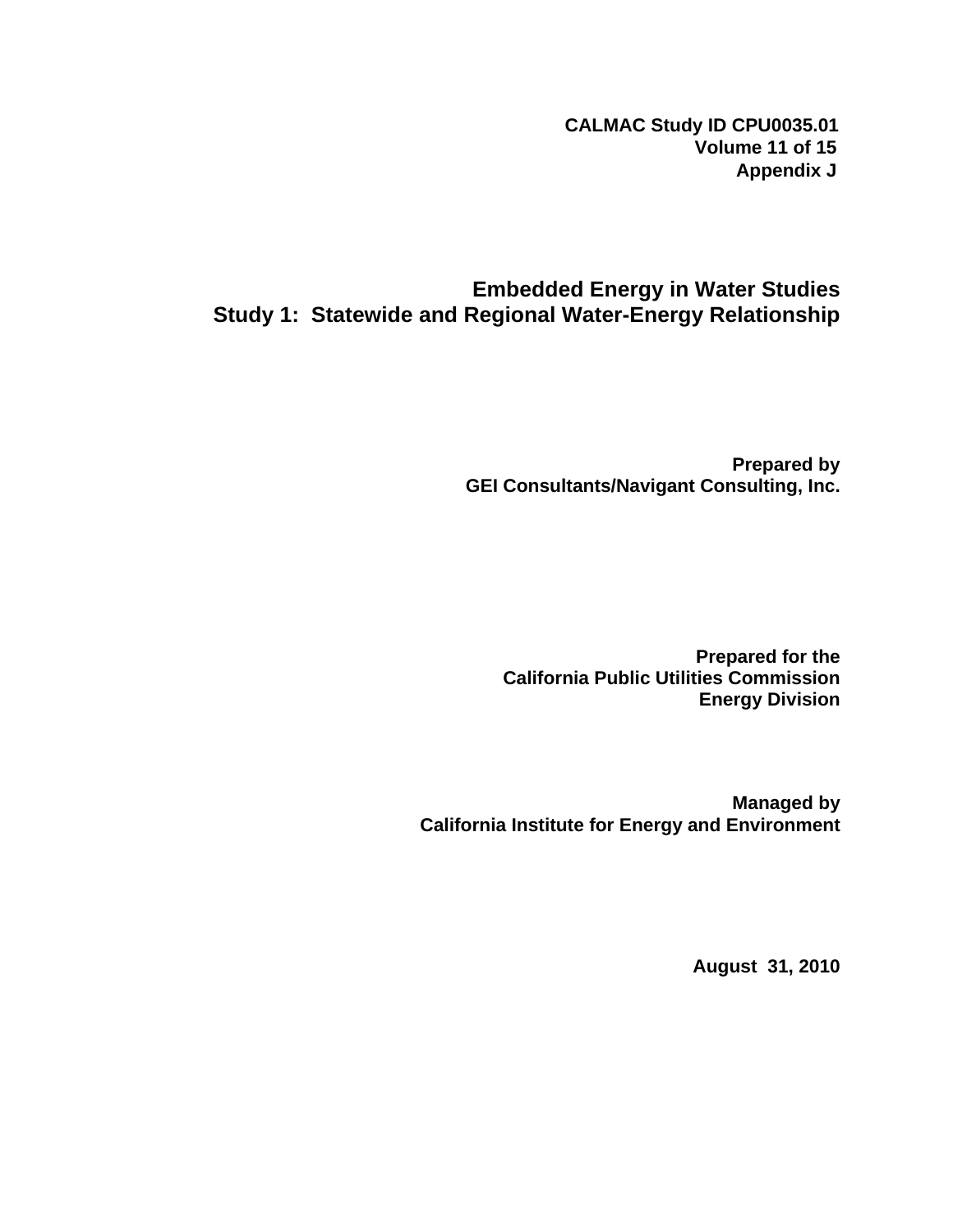## **J.1 Baseline Inputs**

Baseline inputs are embedded in the model; they are not editable by users and cannot be changed via the input section of the model. The tables below document in the inputs for the Basline scenario embedded in the model

| <b>Demand Scenario</b>                 | <b>Baseline</b> |
|----------------------------------------|-----------------|
| <b>Colorado River Aqueduct Imports</b> | Average         |
| <b>Reduction in Delta Flow 2010</b>    | 20%             |
| <b>Reduction in Delta Flow 2020</b>    | N/A             |
| <b>Reduction in Delta Flow 2030</b>    | N/A             |

| <b>Region</b>                          | <b>NC</b>             | <b>SF</b>   | <b>CC</b> | <b>SC</b> | <b>SR</b>                     | SI          | TL.         | <b>NL</b> | <b>SL</b> | <b>CR</b>   |  |  |  |  |  |
|----------------------------------------|-----------------------|-------------|-----------|-----------|-------------------------------|-------------|-------------|-----------|-----------|-------------|--|--|--|--|--|
| Year                                   | 2010                  | 2010        | 2010      | 2010      | 2010                          | 2010        | 2010        | 2010      | 2010      | 2010        |  |  |  |  |  |
| <b>Urban Demand</b>                    | <b>Percent Change</b> |             |           |           |                               |             |             |           |           |             |  |  |  |  |  |
| Large Landscape                        | 0%                    | 0%          | 0%        | 0%        | 0%                            | 0%          | 0%          | 0%        | 0%        | 0%          |  |  |  |  |  |
| Commercial                             | 0%                    | 0%          | 0%        | 0%        | 0%                            | 0%          | 0%          | 0%        | 0%        | 0%          |  |  |  |  |  |
| Industrial                             | 0%                    | 0%          | 0%        | 0%        | 0%                            | 0%          | 0%          | 0%        | 0%        | 0%          |  |  |  |  |  |
| Residential -<br>Interior              | 0%                    | 0%          | 0%        | 0%        | 0%                            | 0%          | 0%          | 0%        | 0%        | 0%          |  |  |  |  |  |
| Residential -<br>Exterior              | 0%                    | 0%          | 0%        | 0%        | 0%<br>0%                      |             | 0%          | 0%        | 0%        | 0%          |  |  |  |  |  |
| <b>Agricultural</b><br><b>Demand</b>   | <b>Percent Change</b> |             |           |           |                               |             |             |           |           |             |  |  |  |  |  |
| Crop Production                        | 0%                    | 0%          | 0%        | 0%        | 0%                            | 0%          | 0%          | 0%        | 0%        | 0%          |  |  |  |  |  |
| <b>Supply</b>                          |                       |             |           |           | <b>New Construction (TAF)</b> |             |             |           |           |             |  |  |  |  |  |
| <b>Recycled Water</b>                  | 0                     | $\Omega$    | 0         | $\Omega$  | $\Omega$                      | $\Omega$    | $\Omega$    | $\Omega$  | $\Omega$  | $\Omega$    |  |  |  |  |  |
| Seawater<br>Desalination               | 0                     | $\Omega$    | $\Omega$  | $\Omega$  | $\Omega$                      | $\Omega$    | $\Omega$    | $\Omega$  | $\Omega$  | 0           |  |  |  |  |  |
| <b>Brackish</b><br><b>Desalination</b> | 0                     | $\mathbf 0$ | 0         | 0         | $\mathbf 0$                   | $\mathbf 0$ | $\mathbf 0$ | 0         | 0         | $\mathbf 0$ |  |  |  |  |  |
| Surface Storage                        | 0                     | $\Omega$    | 0         | $\Omega$  | $\Omega$                      | $\Omega$    | $\Omega$    | $\Omega$  | $\Omega$  | $\Omega$    |  |  |  |  |  |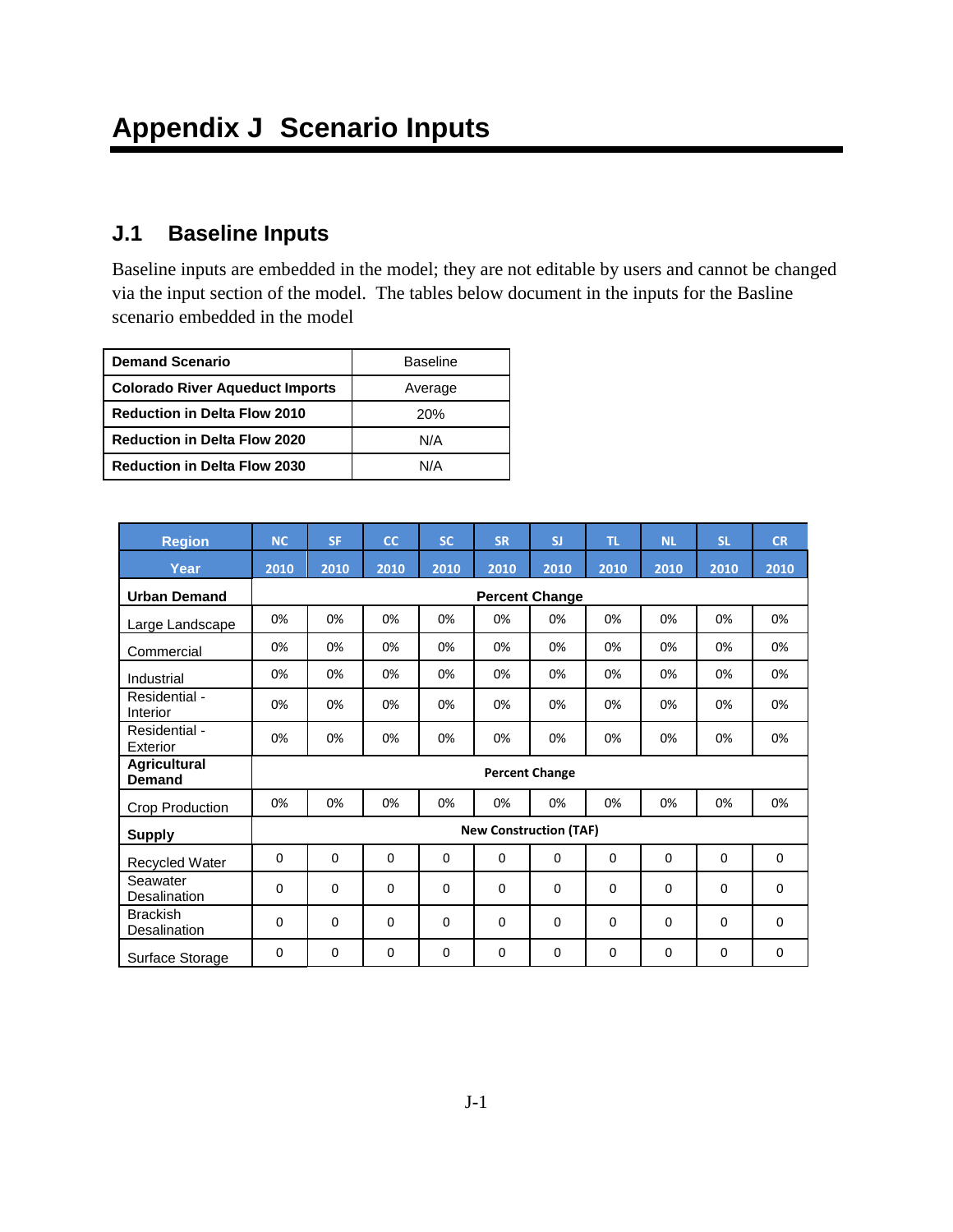## *J.1.1 Scenario 1 Inputs*

| <b>Demand Scenario</b>                 | Low Demand |
|----------------------------------------|------------|
| <b>Colorado River Aqueduct Imports</b> | High       |
| <b>Reduction in Delta Flow 2020</b>    | 15%        |
| <b>Reduction in Delta Flow 2030</b>    | ሰ%         |

| <b>Region</b>                        | <b>NC</b>                       |                                 | <b>SF</b>                       |                                 | cc                              |                                 | <b>SC</b>                       |          | <b>SR</b>                       |                                 | SJ                              |                                 | <b>TL</b>                       |                                 | <b>NL</b>                       |                                 | <b>SL</b>                       |                                 | <b>CR</b> |      |
|--------------------------------------|---------------------------------|---------------------------------|---------------------------------|---------------------------------|---------------------------------|---------------------------------|---------------------------------|----------|---------------------------------|---------------------------------|---------------------------------|---------------------------------|---------------------------------|---------------------------------|---------------------------------|---------------------------------|---------------------------------|---------------------------------|-----------|------|
| Year                                 | 2020                            | 2030                            | 2020                            | 2030                            | 2020                            | 2030                            | 2020                            | 2030     | 2020                            | 2030                            | 2020                            | 2030                            | 2020                            | 2030                            | 2020                            | 2030                            | 2020                            | 2030                            | 2020      | 2030 |
| Urban<br>Demand                      | <b>Percent Change</b>           |                                 |                                 |                                 |                                 |                                 |                                 |          |                                 |                                 |                                 |                                 |                                 |                                 |                                 |                                 |                                 |                                 |           |      |
| Large<br>Landscape                   | $\overline{\phantom{a}}$<br>20% | 25%                             | 20%                             | $\overline{a}$<br>25%           | 20%                             | 25%                             | 20%                             | 25%      | $\overline{a}$<br>20%           | 25%                             | 20%                             | $\overline{\phantom{a}}$<br>25% | $\overline{\phantom{a}}$<br>20% | 25%                             | $\overline{a}$<br>20%           | 25%                             | 20%                             | $\overline{\phantom{a}}$<br>25% | 20%       | 25%  |
| Commercial                           | 20%                             | 25%                             | $\overline{\phantom{a}}$<br>20% | 25%                             | 20%                             | 25%                             | 20%                             | 25%      | $\overline{a}$<br>20%           | 25%                             | 20%                             | $\overline{a}$<br>25%           | 20%                             | 25%                             | $\overline{\phantom{a}}$<br>20% | 25%                             | 20%                             | 25%                             | 20%       | 25%  |
| Industrial                           | 20%                             | 25%                             | 20%                             | 25%                             | 20%                             | 25%                             | 20%                             | 25%      | 20%                             | 25%                             | 20%                             | 25%                             | 20%                             | 25%                             | 20%                             | 25%                             | 20%                             | 25%                             | 20%       | 25%  |
| Residential -<br>Interior            | 20%                             | $\overline{\phantom{a}}$<br>25% | $\overline{\phantom{a}}$<br>20% | $\overline{\phantom{0}}$<br>25% | $\overline{\phantom{a}}$<br>20% | $\overline{\phantom{a}}$<br>25% | $\overline{\phantom{a}}$<br>20% | 25%      | $\overline{\phantom{a}}$<br>20% | $\overline{\phantom{a}}$<br>25% | $\overline{\phantom{0}}$<br>20% | $\overline{\phantom{0}}$<br>25% | $\overline{\phantom{a}}$<br>20% | $\overline{\phantom{a}}$<br>25% | $\overline{\phantom{a}}$<br>20% | $\overline{\phantom{a}}$<br>25% | $\overline{\phantom{0}}$<br>20% | $\overline{\phantom{a}}$<br>25% | 20%       | 25%  |
| Residential -<br>Exterior            | 20%                             | 25%                             | $\overline{\phantom{a}}$<br>20% | 25%                             | ۰<br>20%                        | $\overline{\phantom{a}}$<br>25% | $\overline{a}$<br>20%           | 25%      | $\overline{a}$<br>20%           | $\overline{\phantom{a}}$<br>25% | 20%                             | $\overline{\phantom{a}}$<br>25% | $\overline{\phantom{0}}$<br>20% | 25%                             | $\overline{\phantom{0}}$<br>20% | 25%                             | $\overline{\phantom{a}}$<br>20% | $\overline{\phantom{a}}$<br>25% | 20%       | 25%  |
| <b>Agricultural</b><br><b>Demand</b> |                                 |                                 |                                 |                                 |                                 |                                 |                                 |          |                                 |                                 | <b>Percent Change</b>           |                                 |                                 |                                 |                                 |                                 |                                 |                                 |           |      |
| Crop<br>Production                   | 0%                              | 0%                              | 0%                              | 0%                              | 0%                              | 0%                              | 0%                              | 0%       | 0%                              | 0%                              | 0%                              | 0%                              | 0%                              | 0%                              | 0%                              | 0%                              | 0%                              | 0%                              | 0%        | 0%   |
| <b>Supply</b>                        |                                 |                                 |                                 |                                 |                                 |                                 |                                 |          |                                 |                                 | <b>New Construction (TAF)</b>   |                                 |                                 |                                 |                                 |                                 |                                 |                                 |           |      |
| Recycled<br>Water                    | 17                              | 33                              | 116                             | 232                             | 32                              | 64                              | 464                             | 928      | 103                             | 207                             | 73                              | 146                             | 76                              | 153                             | $\overline{4}$                  | 9                               | 32                              | 65                              | 81        | 163  |
| Seawater<br>Desalination             | $\theta$                        | $\Omega$                        | $\Omega$                        | $\Omega$                        | $\Omega$                        | $\Omega$                        | $\Omega$                        | 0        | $\overline{0}$                  | $\Omega$                        | $\Omega$                        | $\overline{0}$                  | $\Omega$                        | $\Omega$                        | $\mathbf{0}$                    | $\Omega$                        | 0                               | $\theta$                        | $\Omega$  | 0    |
| <b>Brackish</b><br>Desalination      | $\Omega$                        | $\theta$                        | $\Omega$                        | $\Omega$                        | $\Omega$                        | $\Omega$                        | $\Omega$                        | $\Omega$ | $\overline{0}$                  | $\Omega$                        | $\Omega$                        | $\overline{0}$                  | $\Omega$                        | $\Omega$                        | $\theta$                        | $\Omega$                        | 0                               | $\theta$                        | $\Omega$  | 0    |
| Surface<br>Storage                   | 38                              | 76                              | $\tau$                          | 15                              | 12                              | 25                              | 23                              | 45       | 161                             | 323                             | 115                             | 230                             | 20                              | 41                              | 12                              | 24                              | 5                               | 9                               | 6         | 12   |